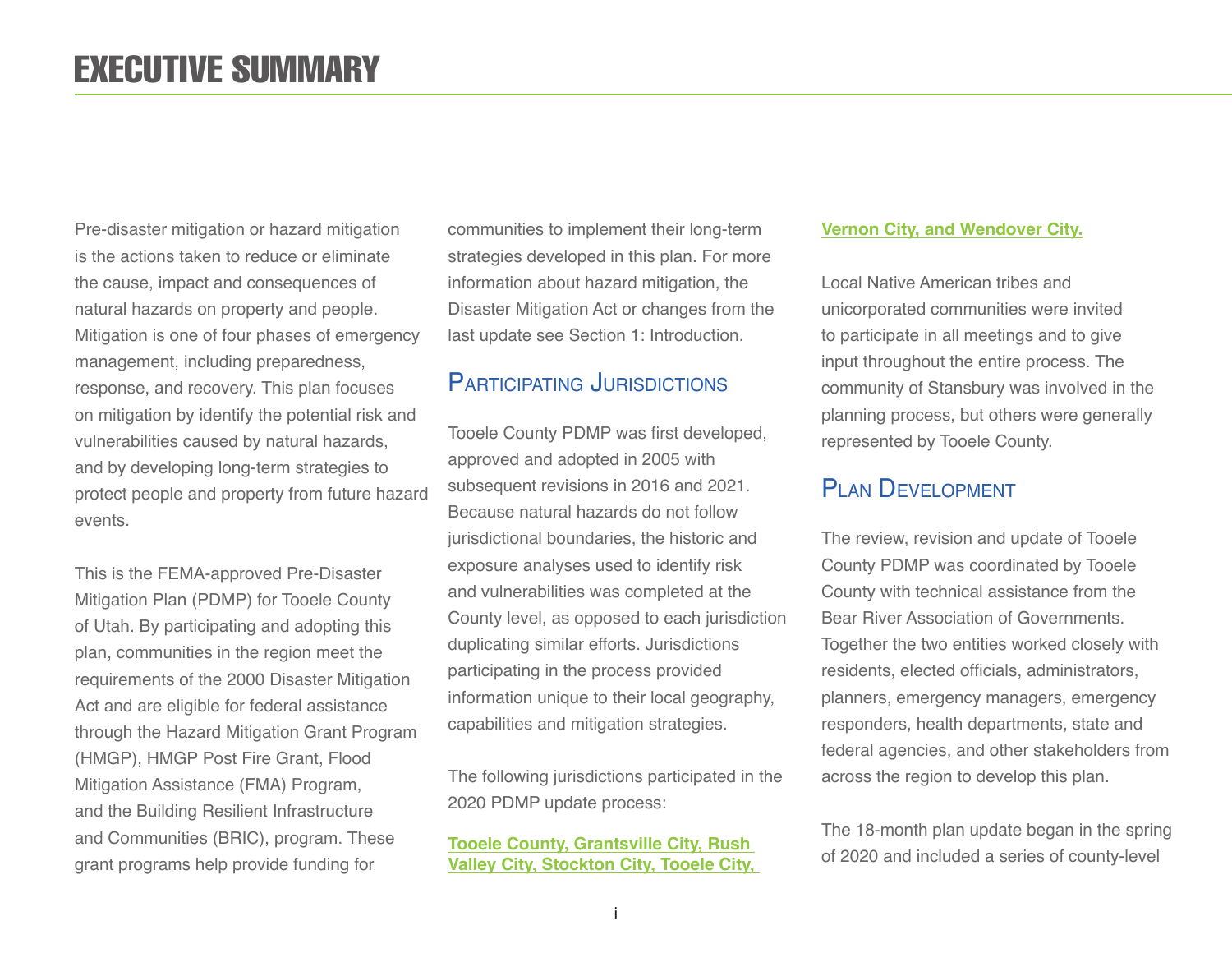meetings, public surveys, and data collection and analyses. Following a 30-day public review in September and October of 2021, the plan was delivered to the Utah Department of Emergency Management and FEMA for review and received an *Approved Pending Adoption* status in the fall of 2020. Due to COVID-19, planning efforts stalled during the spring and summer of 2020 as staff and communities responded to the pandemic. As such, the original plan completion date was delayed from July 2020 to September 2020. For more information about how the plan was completed and who participated see Section 2 Planning Process.

# TOOFLE COUNTY NATURAL HAZARDS

The plan identified the following natural hazards as impacting the region:

- **•** Alluvial Fans
- ڞ Avalanche Terrain
- Climate Change
- Dam Innundation
- Debris Flow
- Drought
- **Earthquake**
- **Erosion**
- Flood ڞ
- Landslide
- Problem Soils
- Radon
- Severe Weather
- Steep Slope
- Wildfire
- Wildlife/Auto

Natural hazards were identified by reviewing existing plans and studies, and consulting natural hazard experts and local authorities. Using historic hazard data and computer models of hazard locations, natural hazard were analyzed for their impacts on community assets, such as hospitals, police stations, roads, power lines, parks, and homes. This data was used to inform the mitigation strategies developed by each jurisdiction. Once analyzed, natural hazards were ranked based on their probability of occurrence, impacts to people, property, economy and future development. See Section 4: County Natural Hazards, Goals and Capabilities for a description of each natural hazard and Community Section 5 for jurisdiction specific natural hazard information, maps and loss tables.

# COUNTYWIDE NATURAL HAZARD **RESULTS**

Climate change, drought, radon, and severe

weather were analyzed using historic data at the county level. All of these hazards had large extents throughout the county, and potentially severe impacts, based on the resource and many different factors. Overall, climate change, drought, and severe weather are closely tied together, and mitigation strategies should address those collectively. Likewise, these hazards could impact the entire count at some poiint in time. Radon, however, is site dependent and can not be accurately modeled or understood without site-specific testing. As such, there is a substantial risk countywide, but an unknown risk to specific structures and communities.

# **JURISDICTION NATURAL HAZARD** RESULTS

Please see individual risk assessment sections in Section 5 of this document for details regarding potential losses for each jurisdiction including the unincorporated county. Risk profiles for each community show relative risk per hazard, and potential loss tables show detailed figures per each infrastructure, natural systems and building type